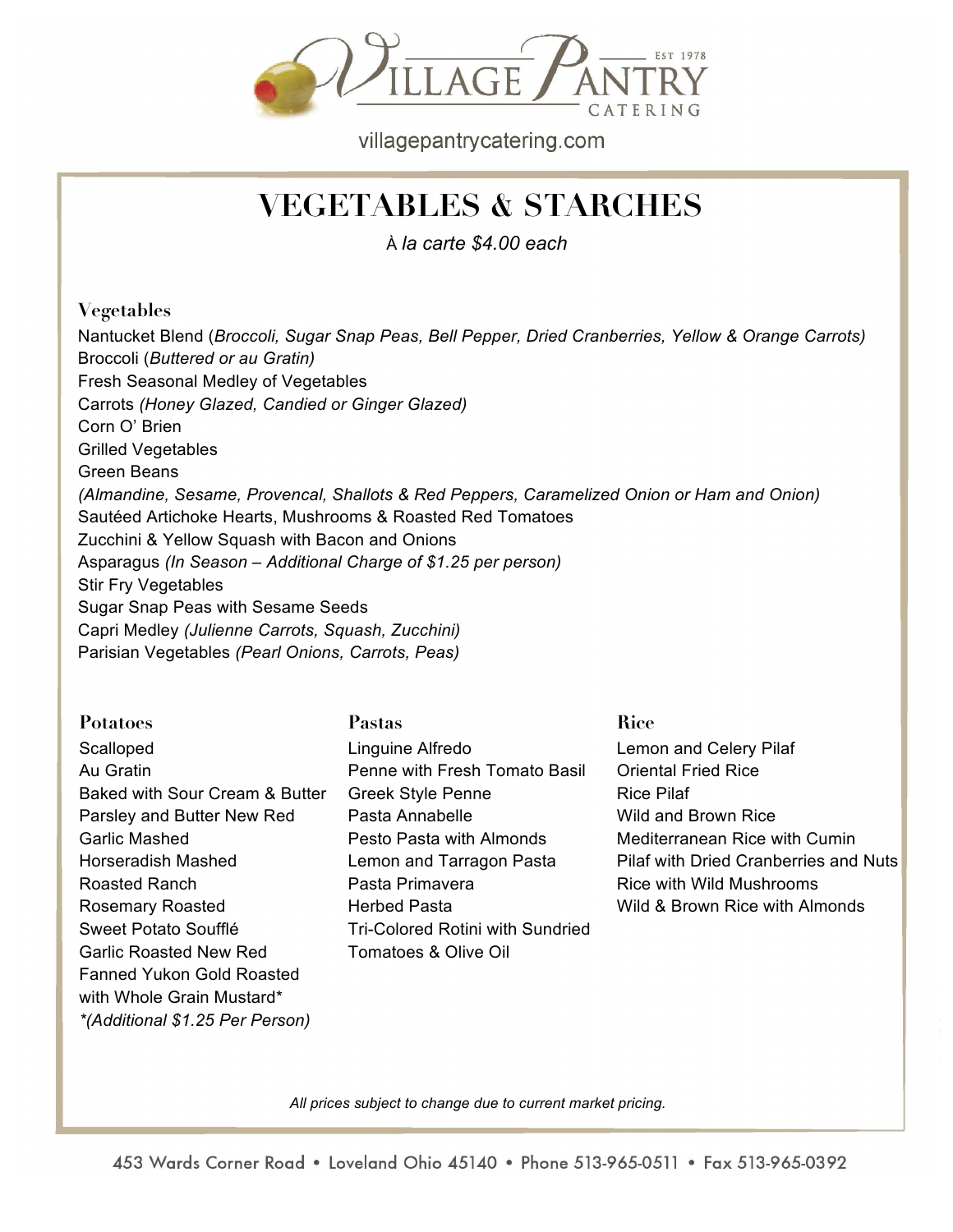

villagepantrycatering.com

## **SALAD MENU**

À *la carte \$4.00 each*

## **Anytime Salad Choices**

Garden Tossed Salad Caesar Salad RSVP Salad with Cabernet Vinaigrette Red Skin Potato Salad Tarragon Potato Salad

Creamy Cole Slaw German Hot Bacon Slaw Broccoli Salad with Bacon Grilled Vegetable & Orzo Salad Black Bean & Rice Salad Rotini Pasta Salad

Marinated Cucumber and Tomato Salad Dill Bow Tie Pasta Salad Fruit Salad Black Bean, Mango and Quinoa Salad with Corn

### **Dinner Salad Choices**

#### (*2.50 Extra for Lunch)*

Sunny Salad: Spring Greens with Blueberries, Sunflower Seeds, Red Grapes and Champagne Vinaigrette BLT Salad: Shredded Iceberg Lettuce, Bacon, Tomatoes, Eggs and Thousand Island and Ranch Dressings Kentucky Bibb Salad: Bibb Lettuce with Bleu Cheese, Walnuts and Apples with Champagne Vinaigrette Roasted Toasted Goat Cheese Salad: Spring Greens with Radicchio, Toasted Pecans, Goat Cheese, Roasted Red Tomatoes with Olive Oil Vinaigrette

Fall Salad: Mixed Baby Greens, Granny Smith Apples, Candied Pecans, Bleu Cheese and Apple Cider Vinaigrette

Island Salad: Romaine Lettuce, Mandarin Oranges, Strawberries and Granola with Poppyseed Dressing Spinach Salad: Baby Spinach, Chopped Eggs, Red Onions, Mushrooms with Bacon Dressing Greek Salad: Romaine, Cucumbers, Tomatoes, Red Onions, Black Olives, Feta with Balsamic Vinaigrette Red, White and Blue Salad: Watermelon, Blueberry and Feta Cheese with Poppyseed Dressing Italian Salad: Mixed Greens, Tomatoes, Green Olives, Pepperoncini, Shredded Mozzarella, Croutons with Italian Vinaigrette

Spring Harvest Salad: Arugula, Strawberries, Almonds, Parmesan Cheese and Viognier Vinaigrette Boston Bibb Salad – Bibb Lettuce, Goat Cheese, Dried Cherries, Toasted Pistachios and Champagne Vinaigrette

Caprese Salad: Fresh Buffalo Mozzarella, Sliced Roma Tomatoes, Red Onions, Fresh Basil, Balsamic Glaze and Olive Oil Drizzle

## **Salad Bar … 6.95**

Mixed Greens, Spinach, Cheddar, Diced Peppers, Shredded Carrots, Grape Tomatoes, Cucumbers, Croutons, Peas and Celery Add Sliced Grilled Chicken Strips . . . 9.95

*All prices subject to change due to current market pricing.*